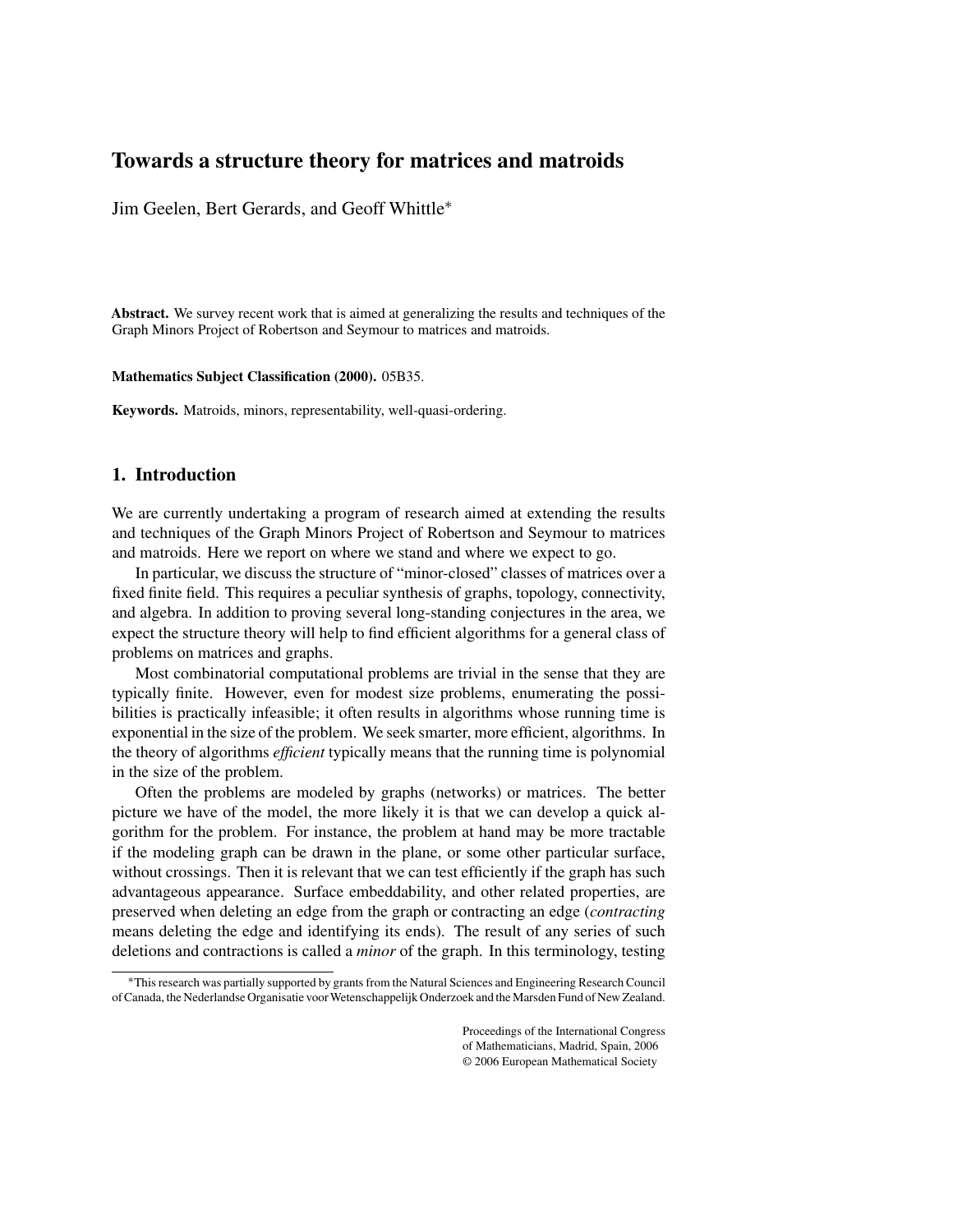surface embeddability is testing a particular minor-closed graph property. So motivated by real-word computational problems, we end up with the fundamental question if minor-closed graph properties can be tested efficiently.

That this is possible indeed for any fixed minor-closed graph property is one of the consequences of the ground-breaking work of Robertson and Seymour in their Graph Minors Project. One major outcome of this project is their proof of Wagner's Conjecture that graphs are "well-quasi-ordered" under the minor-order, which is the following theorem.

## **The Graph Minors Theorem** ([31]). *Any infinite family of graphs contains two members such that one is isomorphic to a minor of the other.*

This implies that for any minor-closed graph property there are only finitely many *excluded minors*, these are graphs that do not have the property but whose proper minors do have the property. For planarity, for instance, there are exactly two excluded minors:  $K_5$  and  $K_{3,3}$ ; this is Kuratowski's famous characterization of planarity [22].

So, by the Graph Minors Theorem, to test a minor-closed graph property we only need to test containment of each of its excluded minors individually. That this is possible is another crucial outcome of Robertson and Seymour's work.

## **The Graph Minor Recognition Theorem** ([29]). *For each graph H, there exists a polynomial-time algorithm for testing if a graph has a minor isomorphic to H.*

This answered one of the twelve open problems in Garey and Johnson's 1979 book on computational complexity [8].

So minor-closed graph properties can be tested efficiently. However, as noted earlier, also matrices are widely used as modeling tools, for example in integer programming models for operations research. Integer programming models are very general and powerful, but in a sense too general; they lead to "NP-hard" problems. However if the matrix in an integer programming model is *totally unimodular*, that means if all subdeterminants are 0*,* 1 or −1, then linear programming methods do solve the problem [20], and these methods are efficient. So this raises the issue of testing totally unimodularity, another open problem back in '79, in Garey and Johnson's book. Now, it turns out that a matrix being totally unimodular means that it is in a certain sense representable over any field, and also this embeddability property is closed under certain minor-operations. So also here the fundamental issue of testing minor-closed properties arises. For that we work at extending Robertson and Seymour's graph minor theory to matrices. As the issues involved do not so much concern the actual matrices, but rather the underlying "matroids", we work in that setting.

A *matroid* consists of a finite set *E*, the *ground set* of the matroid, and a function *r*, the *rank function* of the matroid. This rank function is defined on the subsets of *E* and satisfies the following properties:  $0 \le r(X) \le |X|$  for  $X \subseteq E$ ;  $r(X) \le r(Y)$  for all  $X \subseteq Y \subseteq E$  and  $r(X \cup Y) + r(X \cap Y) \le r(X) + r(Y)$  for all  $X, Y \subseteq E$ . We call  $r(X)$ the *rank* of *X* and  $r(E)$  the *rank* of the matroid. The rank function of a matroid *M* is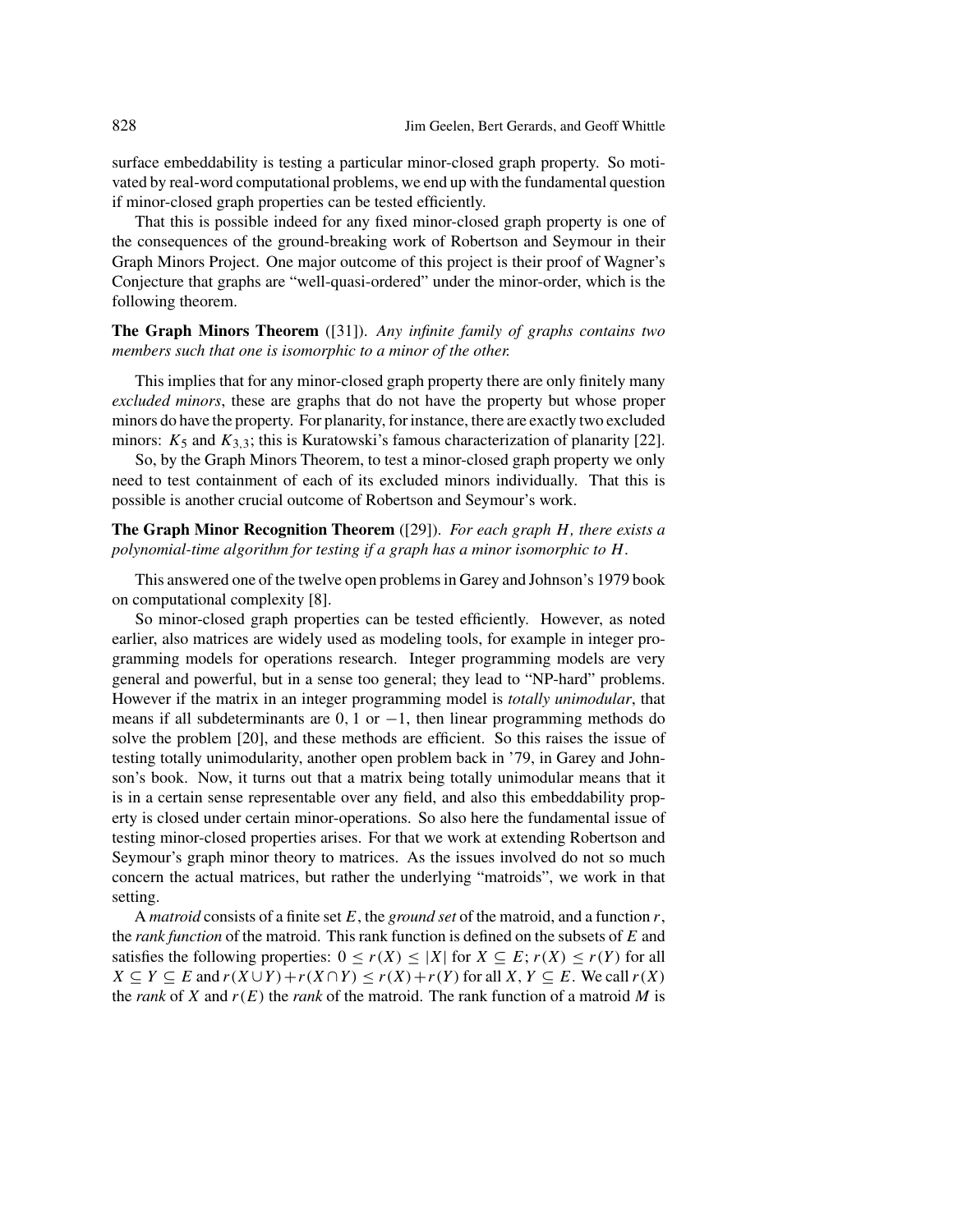denoted by *rM*. Two matroids are *isomorphic* if there is a rank-preserving bijection between their ground sets.

Matrices yield matroids: If  $A = (a_e : e \in E)$  is a matrix with columns  $a_e$  over a field F, then the linear rank of the column submatrices  $(a_e : e \in F)$  with  $F \subseteq E$  is the rank function of a matroid, the *vector matroid M(A)* of *A*. If a matroid is isomorphic to a vector matroid of a matrix over F, we say that the matroid is *representable over* F or F*-representable*. (A vector matroid is often described as a configuration of points in a linear, affine or projective space instead of as the collection of columns of a matrix.)

Also graphs yield matroids: Let *G* be a graph with edge set *E* and vertex set *V* . The *rank* of a graph is the number of its vertices minus the number of its components. If  $F \subseteq E$ , then the *rank* of *F* is the rank of the subgraph of *G* with edge set equal to  $F$ . This rank yields the rank function of a matroid, the *cycle matroid*  $M(G)$  of  $G$ . A matroid isomorphic to such a cycle matroid of a graph is called *graphic*. A graphic matroid is representable over any field by a matrix with two non-zero entries in every column, one equal to 1 and one equal to  $-1$ . We assume the reader to be familiar with the standard notions from graph theory. For matroid theory we refer to Oxley [25] or Welsh [43], but we will define the matroid terminology we use, as we go.

Now we define matroid minors. Let *e* be an element of the ground set *E* of a matroid *M*. *Deleting e from M* is replacing *M* by the matroid with ground set  $E - \{e\}$  and with rank function equal to the restriction of  $r_M$  to subsets of  $E - \{e\}$ . *Contracting e from M* is replacing *M* by the matroid with ground set  $E - \{e\}$  and with rank function  $r_M(X \cup \{e\}) - r_M(\{e\})$  for each  $X \subseteq E - \{e\}$ . A *minor* of a matroid is the result of any sequence of deletions and contractions.

A minor of a vector matroid over a field  $\mathbb F$  is representable over the field as well. Indeed, deleting an element amounts to just deleting the corresponding column whereas contracting an element *f* amounts to removing  $a_f$  from  $(a_e : e \in E)$  and projecting all other columns in the direction of  $a_f$  on some arbitrary hyperplane not containing  $a_f$ . Deletions and contractions in a graph are in one-one correspondence with deletions and contractions in its cycle matroid. Thus the cycle matroid of a minor of a graph is a minor of the cycle matroid of the graph.

So the notion of graph minors is in essence algebraic, or geometric, and in that sense it generalizes to matrices and matroids. This raises the question to what extent Robertson and Seymour's graph minor theory extends to matroids. The following conjecture was by Robertson and Seymour, although to our knowledge not in print.

**The Well-Quasi-Ordering Conjecture.** Let  $\mathbb{F}$  be a finite field. Then any infinite set of F-representable matroids contains two matroids, one of which is isomorphic to a minor of the other.

As yet, the Well-Quasi-Ordering Conjecture has not been resolved for any finite field. Note that it is equivalent to the conjecture that, for a finite field  $\mathbb{F}$ , any minor-closed class of F-representable matroids has a finite number of F-representable excluded minors.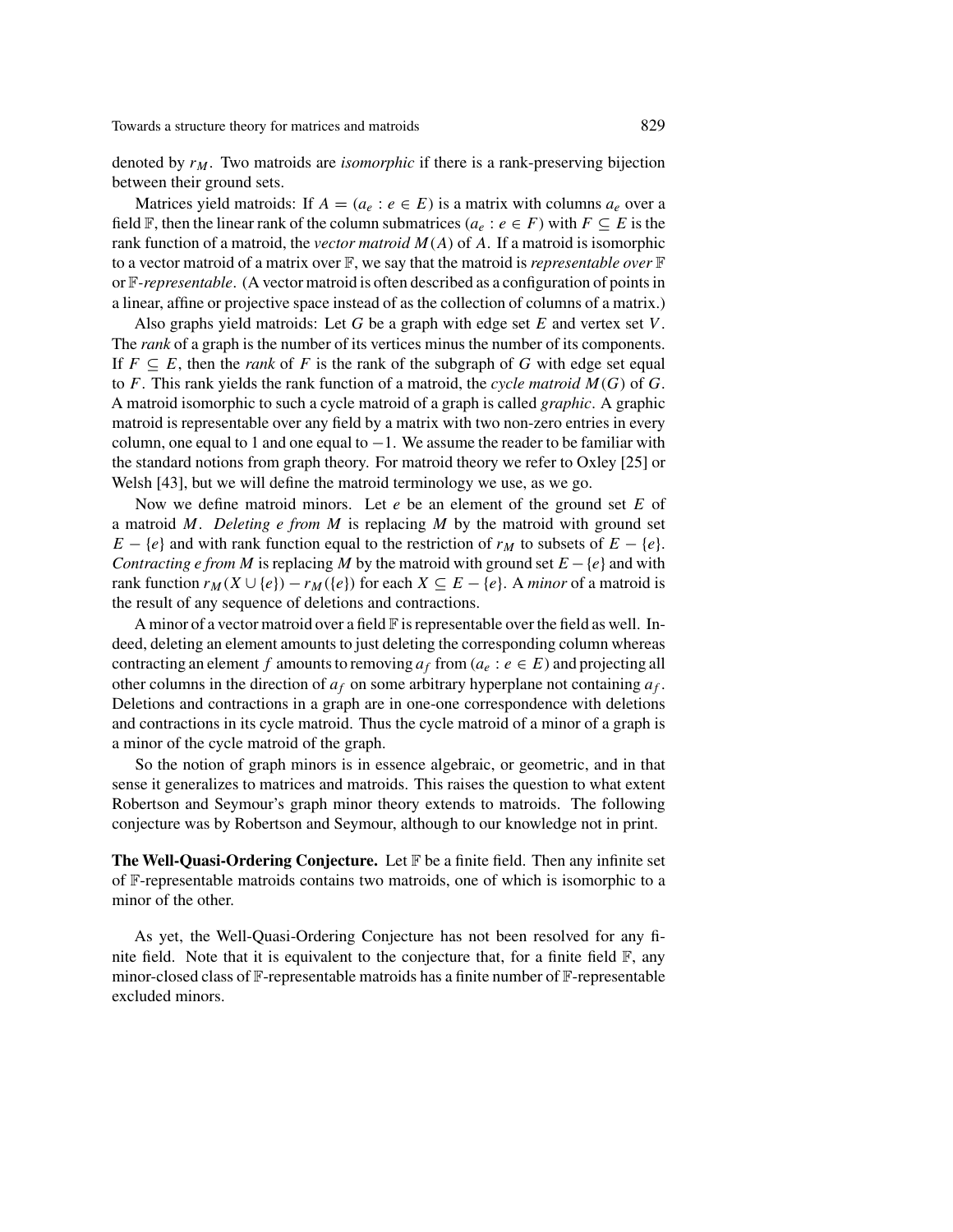The finiteness of the field in the Well-Quasi-Ordering Conjecture is essential. Indeed, suppose F is an infinite field and consider for each integer  $n \geq 3$ , a  $2n \times 3$ matrix with columns  $p_1, \ldots, p_n$  and  $q_1, \ldots, q_n$ , where  $p_1, \ldots, p_n$  are vectors in general position in  $\mathbb{F}^3$  and each  $q_i$  is spanned by  $p_i$  and  $p_{i+1}$ , but is not spanned by any other pair among  $p_1, \ldots, p_n$  (where  $p_{n+1} = p_1$ ). As F is infinite, such matrices clearly exist. Among the vector matroids of these matrices none is a minor of another. Indeed, all members of the collection have rank 3, so all minors that use a contraction have too low rank to be in the collection; deleting an element from a member of the collection destroys the unique cyclic arrangement of linearly dependent triples  $p_i$ ,  $q_i$ ,  $p_{i+1}$  in a way that cannot be repaired by further deletions.

We conjecture additionally that for matroids that are representable over a finite field minor-closed properties can be recognized in polynomial time, in other words we conjecture that also the Graph Minor Recognition Theorem extends.

**The Minor-Recognition Conjecture.** For any finite field  $\mathbb{F}$  and any  $\mathbb{F}$ -representable matroid N, there is a polynomial-time algorithm for testing whether an  $\mathbb{F}\text{-repre}$ sentable matroid contains a minor isomorphic to *N*.

At the heart of the Graph Minors Project is Robertson and Seymour's Graph Minors Structure Theorem [30]. It describes constructively the graphs that do not contain a given graph as a minor. This constructive description enables techniques to establish the well-quasi-ordering and algorithmic consequences. For matroids, Seymour [36] used this approach successfully for characterizing total unimodularity (see Section 3). Our hope is to use the same strategy for general matroids that are representable over finite fields. Therefore we are developing a structure theory for such matroids. As a major role in the theory of graph minors is played by connectivity, we need an extension of graph connectivity to matroids.

The basic ingredients of graph connectivity are separations, which tell where the connectivity is not that high, and Menger's Theorem, which provides a way of certifying that the connectivity is not that low. A *separation* of a graph *G* is a pair  $(G_1, G_2)$  of subgraphs of *G* such that  $G = G_1 \cup G_2$ ; the *order* of the separation  $(G_1, G_2)$  is the number of vertices of *G* that lie in both  $G_1$  and  $G_2$ . A graph is *k*-connected if it has no separation  $(G_1, G_2)$  of order *l* less than *k* such that  $G_1$  and *G*<sup>2</sup> have at least *l* edges each. One of the fundamental theorems of graph theory is Menger's Theorem.

**Menger's Theorem** ([24]). *If G is a graph and S and T are two sets of vertices, then there either exist k disjoint paths, each connecting a vertex in S with a vertex in T , or* (*exclusively*) G has a separation  $(G_1, G_2)$  *of order less than k such that S lies in*  $G_1$ *and*  $T$  *in*  $G_2$ *.* 

As an illustration of how this theorem plays a role in finding minors consider the following easy result of Dirac [4]: *A* 3*-connected graph with at least* 4 *vertices has a minor isomorphic to*  $K_4$ . ( $K_n$  denotes the complete graph with *n* vertices; *complete* means that every pair of vertices is connected by an edge.) Here is a proof of Dirac's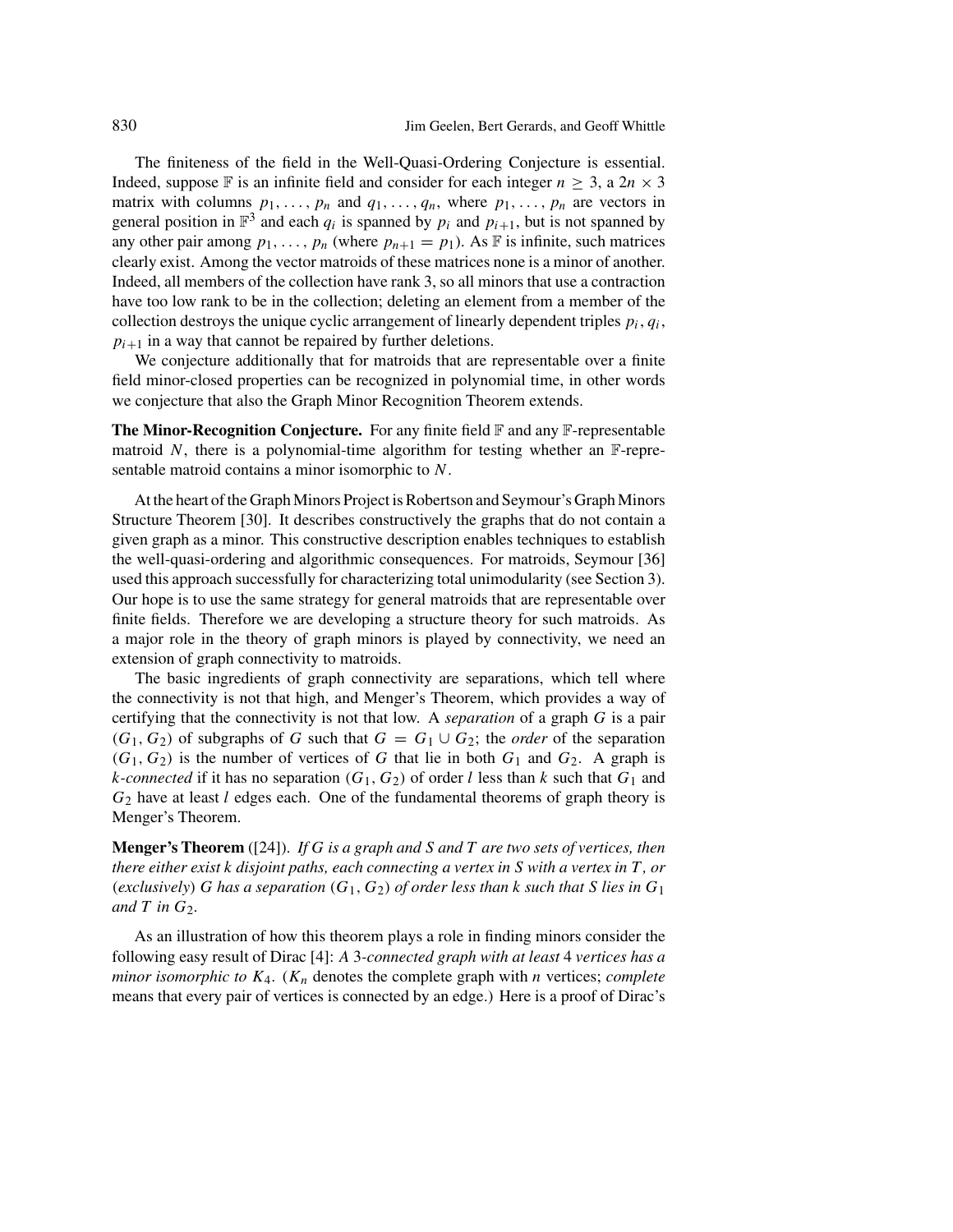result: we may assume the graph has two non-adjacent vertices *s* and *t*, otherwise the graph is complete and we are done. Apply Menger's Theorem to the set *S* of neighbours of *s* and the set *T* of neighbours of *t*. This yields three  $P_1$ ,  $P_2$  and  $P_3$ from *s* to *t* that only meet at their ends. As *G* is 3-connected,  $G - s - t$  is connected, so there exists a path *Q* that connects two of these paths and misses the third path. The union of  $P_1$ ,  $P_2$ ,  $P_3$  and  $Q$  clearly has a minor isomorphic to  $K_4$ . So Dirac's result follows. This is a very easy result of course, but it may convince the reader of the need of a notion of matroid connectivity and a matroidal version of Menger's Theorem.

A *separation* of a matroid *M* is a partition *(X, Y )* of the ground set *E*. The *order* of the separation  $(X, Y)$  is  $r_M(X) + r_M(Y) - r_M(E) + 1$ ; for a representable matroid this is the dimension of the intersection of the subspaces spanned by *X* and *Y* plus 1. A matroid is *k*-connected if it has no separation  $(X, Y)$  of order *l* less than *k* such that *X* and *Y* have size *l* or more. If  $(G_1, G_2)$  is a separation of *G* where  $E_1$  and  $E_2$ are the edge sets of  $G_1$  respectively  $G_2$ , then  $(E_1, E_2)$  is a separation of  $M(G)$ . When *G*1, *G*2, and *G* are connected graphs, the orders of these separations are the same. This is enough to consider matroid separations and matroid connectivity as genuine generalizations of these notions for graphs. And there is a matroidal generalization of Menger's Theorem as well.

**Tutte's Linking Theorem** ([42]). *Let M be a matroid and X and Y be disjoint subsets of its ground set. Then there exists a minor of M in which (X, Y ) is a separation of order at least k or(exclusively) M has a separation (A, B) of order less than k with X in A and Y in B.*

This follows quite easily from Edmonds'Matroid Intersection Theorem [7], which is one of the fundamental theorems of matroid theory. So we see that the basic theory of graph connectivity does extend quite well to matroids.

Besides the fact that a matroid structure theory will help proving the Well-Quasi-Ordering Conjecture and Minor-Recognition Conjecture for matroids, we also expect that it will provide a handle on the following conjecture, probably the most famous open question in matroid theory.

**Rota's Conjecture** ([33]). Let F be a finite field. There are, up to isomorphism, only finitely many excluded minors for the class of F-representable matroids.

This also has computational relevance, namely for the question how hard it is to decide if a matroid given by an oracle for the rank function is representable over a field F. Unfortunately, it does take exponentially many oracle calls to decide this, for any field [38]. But if Rota's conjecture is true, then for every finite field  $\mathbb F$  there exists, for every non-F-representable matroid, a polynomial-length certificate for this non-representability, that requires only a constant number of oracle calls. (It is known that this can be done by a quadratic number of oracle calls [14].)

For the three smallest fields all excluded minors for representability over the field are known: there is one for GF*(*2*)* (Tutte [40]), there are four for GF*(*3*)* (Bixby [1]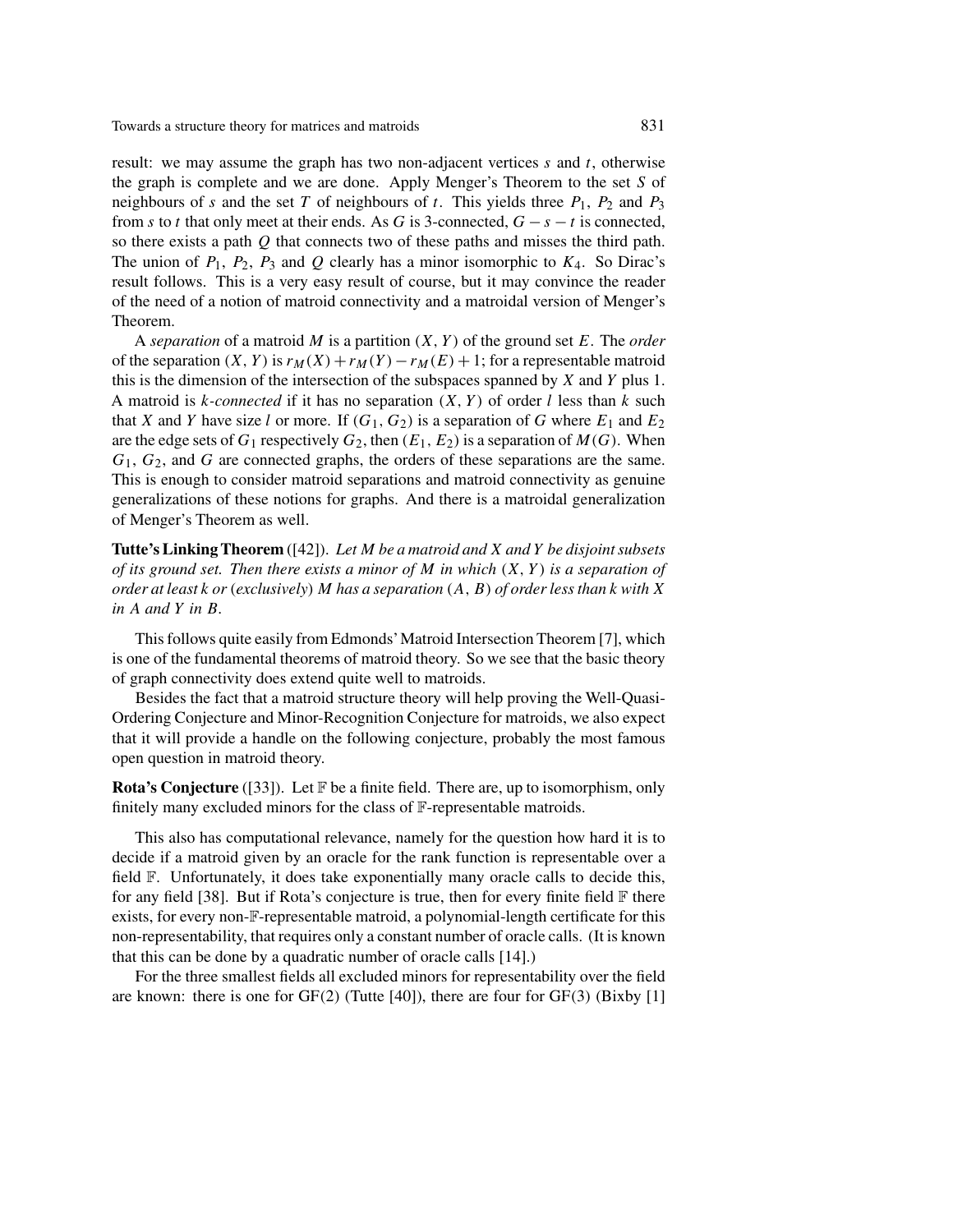and Seymour [37], independently), and there are seven for GF*(*4*)* (Geelen, Gerards and Kapoor [9]). For all other finite fields, Rota's conjecture is still open. A structure theory could well provide a way to prove it.

Also in Rota's conjecture finiteness of the field is essential. Lazarson [23] showed that there are an infinite number of excluded minors for representability over the reals and this is certainly true for all other infinite fields.

Summarizing, en route for these three conjectures we are working at establishing the structure of minor-closed proper subclasses of matroids representable over a finite field. This work has already had some success. It turns out that excluding the cycle matroid of a planar graph as a minor imposes tangible structure on matroids over finite fields, so we begin with discussing that.

## **2. Excluding a planar graph**

Let  $\mathbb F$  be a finite field and let  $H$  be a planar graph. We give a constructive structural description of  $\mathbb F$ -representable matroids with no  $M(H)$ -minor and show that this description enables significant progress on the three conjectures in Section 1. Essentially the structure is to be decomposable into small pieces along low-order separations. We will first explain what that means.

A *branch-decomposition* of matroid *M* is a tree *T* in which all vertices have degree 1 or 3, where the degree-1 vertices of *T* are in 1-1 correspondence with the elements of the ground set *E* of *M*. The *width* of an edge *e* in *T* is the order of the separation  $(X, Y)$  of M where X contains the elements of E that correspond to the degree-1 vertices of *T* in one component of  $T - e$  and *Y* the elements of *E* that correspond to the degree-1 vertices of *T* in the other component of  $T - e$ . So a branch-decomposition is a data-structure for a collection of separations. The *width* of a branch-decomposition is the maximum of the widths of its edges and the *branchwidth* of a matroid is the minimum of the widths of all its branch-decompositions. So roughly low branch-width means to be decomposable into small pieces along low-order separations.

Branch-width is a matroid generalization of branch-width for graphs defined by Robertson and Seymour [28]. For graphs it is, up to a constant multiplicative bound, the same as tree-width, also introduced by Robertson and Seymour. In the Graph Minors Project they mainly use tree-width and that notion does extend to matroids [19] as well. But branch-width is easier to work with for matroids, so here we will only use branch-width, also for graphs. Robertson and Seymour prove the following result.

**The Grid Theorem for graphs** ([27]). *For each planar graph H there is an integer k such that any graph with branch-width at least k has a minor isomorphic to H.*

This result is called the Grid Theorem because, as every planar graph is a minor of a grid, it suffices to prove it for the case that *H* is a grid. Here, *a grid*, or rather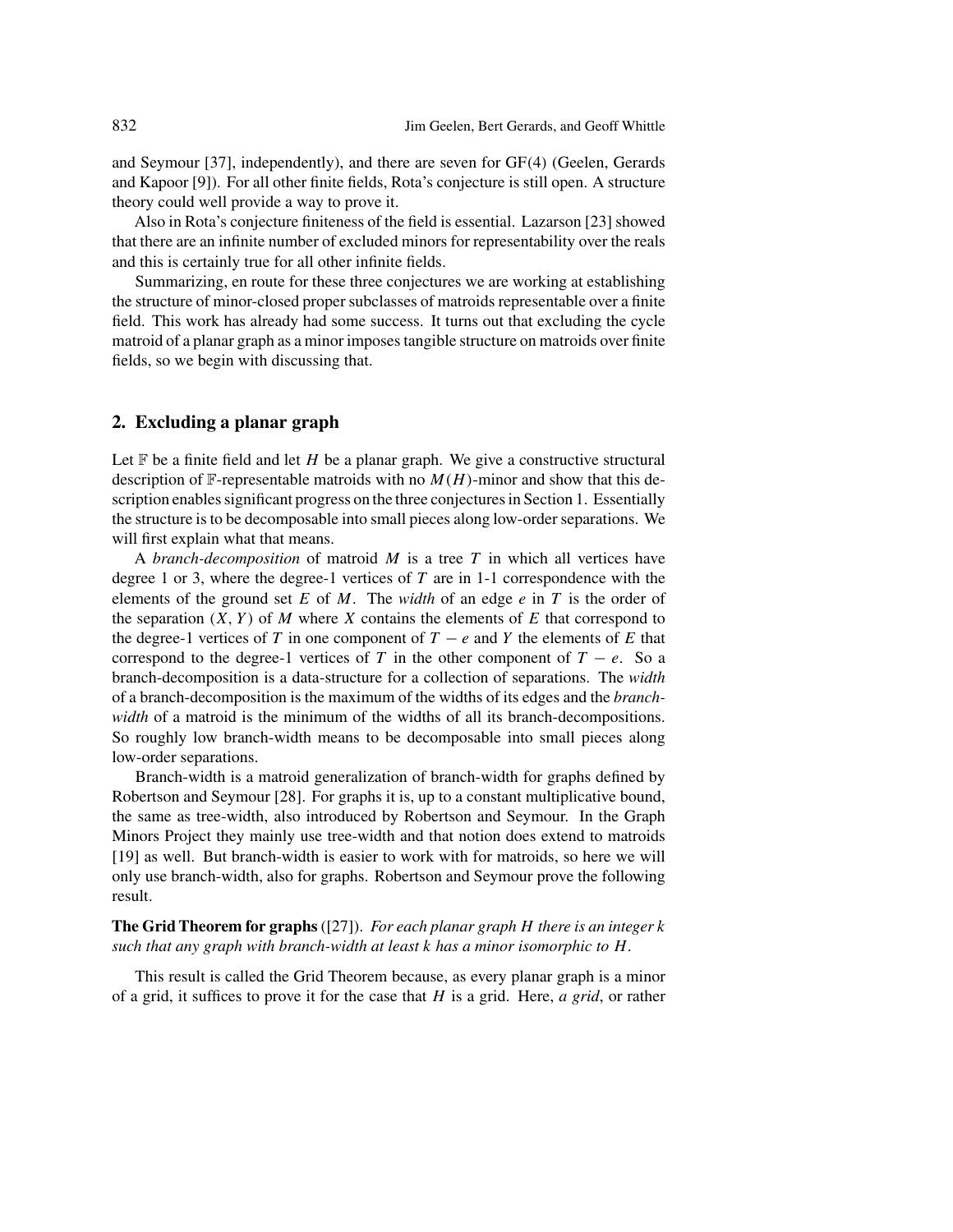*an n by n grid*, refers to the graph with a vertex  $(i, j)$  for each pair of integers *i* and *j* between 1 and *n* and an edge between any two pairs  $(i_1, j_1)$  and  $(i_2, j_2)$  with  $|i_1 - i_2| + |j_1 - j_2| = 1$ . If a matroid has a minor isomorphic to a cycle matroid of an *n* by *n* grid, we say it has a *grid-minor*. To convince oneself that each planar graph *H* is a minor of a sufficiently large grid, visualize *H* as drawn without crossings and with the edges and vertices as thick lines and dots on a piece of grid paper with a very fine grid.

Consider a class of graphs that do not have a fixed planar graph as a minor. By the Grid Theorem for graphs, the members of that class have bounded branch-width. This constructive characterization provides considerable traction for both algorithmic and structural problems. For example, Robertson and Seymour [26] prove that any class of graphs of bounded branch-width is well-quasi-ordered. This extends to matroids over finite fields.

**Theorem** ([12]). *Let* F *be a finite field and k an integer. Then each infinite set of* F*-representable matroids with branch-width at most k has two members such that one is isomorphic to a minor of the other.*

Johnson, Robertson, and Seymour [21] conjectured that also the Grid Theorem for graphs extends to matroids over finite fields and this is indeed the case.

**The Grid Theorem for matroids** ([13]). *For each finite field* F *and each planar graph H, there exists an integer k such that each* F*-representable matroid with branchwidth at least k has a minor isomorphic to M(H ).*

As a consequence we obtain the following partial result towards the Well-Quasi-Ordering Conjecture.

**Corollary.** *Let* F *be a finite field and H a planar graph. Then any infinite set of* F*-representable matroids with no minor isomorphic to M(H ) contains two matroids such that one is isomorphic to a minor of the other.*

In combination with results of Hliněný  $[18]$ , we also obtain partial progress towards the Minor-Recognition Conjecture.

**Corollary.** *For each finite field* F *and each planar graph H, there is a polynomialtime algorithm for testing whether or not an* F*-representable matroid contains a minor isomorphic to*  $M(H)$ *.* 

So for matroids over a fixed finite field we can efficiently test all minor-closed properties that do not hold for the cycle matroid of all planar graphs.

Geelen and Whittle [17] show that for a finite field  $\mathbb F$  and integer  $k$ , the number of excluded minors for F-representability that have branch width at most *k* is finite. In combination with the Grid Theorem for matroids this yields the following result.

**Corollary.** *For each finite field* F *and each planar graph H, there are only finitely many excluded minors for*  $\mathbb{F}$ -representability that do not have  $M(H)$  as a minor.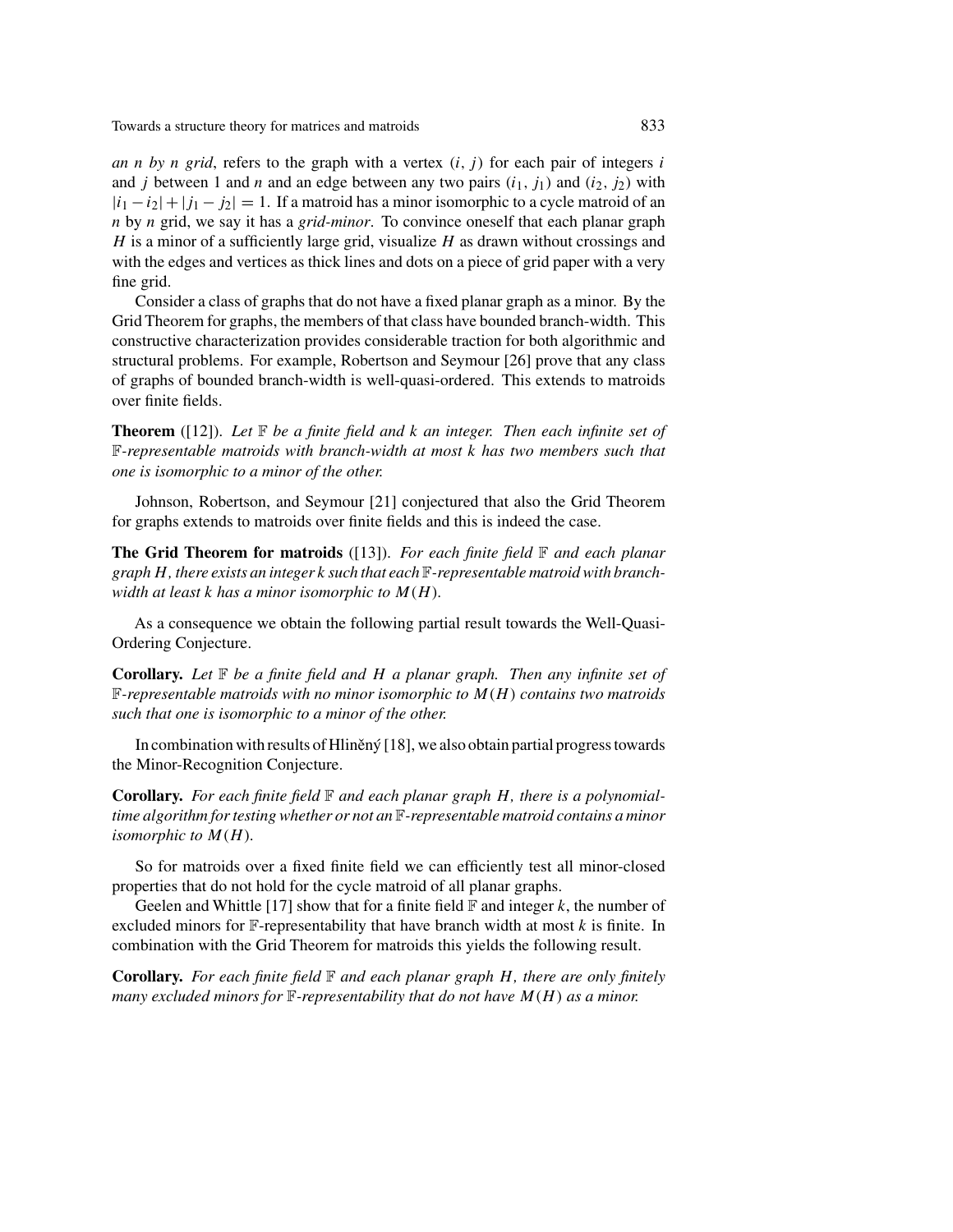We see that the structure imposed on a class of matroids by excluding the matroid of a planar graph as a minor yields restricted solutions to the Well-Quasi-Ordering Conjecture, the Minor-Recognition Conjecture, and Rota's Conjecture, and that is a promising beginning.

The Grid Theorem for matroids is absolutely central in developing a structure theory for matroids. When specialized to graphs, the proof in [13] is different from the existing proofs in [3], [27], [32]. It is important to note that we had access to an extraordinary 150-page handwritten manuscript [21] of Johnson, Robertson, and Seymour describing their progress towards a grid theorem for matroids. The techniques we learned from their manuscript played a crucial role in parts of our proof. The proof also makes use of earlier results we obtained together with Neil Robertson [10], [11].

Regarding the result above on well-quasi-ordering of F-representable matroids of bounded branch-width it is interesting to note that the finiteness of  $\mathbb F$  is essential there. This is illustrated by the sequence of matrices given in Section 1, below the Well-Quasi-Ordering Conjecture; they all have branch-width at most 3, as they all have rank 3. On the other hand, there are only finitely many excluded minors for the class of all matroids of branch width at most *k*, representable or not [11].

We conclude this section with a comment regarding Rota's Conjecture. We have seen that for every finite field GF*(q)* there are a finite number of excluded minors for GF*(q)*-representability of any given branch width. In [15] it is proved that an excluded minor for  $GF(q)$ -representability of sufficiently large branch width cannot contain a  $PG(q + 6, q)$ -minor. ( $PG(n, q)$  is the matroid represented by points of the projective geometry of order *n* over GF*(q)*.) So it follows that if Rota's Conjecture fails for GF*(q)*, then there must exist excluded minors with arbitrarily large grid-minors and no large projective geometry as a minor.

### **3. An example: the structure of regular matroids**

With the results in the previous section in hand we proceed towards a structure theory for matroids over finite fields. One of the prototypes of structural matroid theory and its algorithmic consequences concerns the totally unimodular matrices mentioned in Section 1. The question if a certain given matrix is totally unimodular can be translated into the question if a related, easy-to-construct, GF*(*2*)*-representable matroid is representable over all fields. Such matroids are called *regular*. Regularity is a minorclosed property. Tutte [40] proved that a GF*(*2*)*-representable matroid is regular if and only if it does not have a minor isomorphic to PG*(*2*,* 2*)*, also called the *Fano matroid*, or to the dual of PG(2, 2). Here the *dual* of a matroid *M* is the matroid  $M^*$  with the same ground set *E* as *M* and with rank-function  $r_{M^*}(X) = |X| - r_M(E - X) + r_M(E)$ . Representability over a field  $\mathbb F$  is closed under duality, hence so is regularity. Taking minors commutes with duality; although the roles of deletion and contraction swap.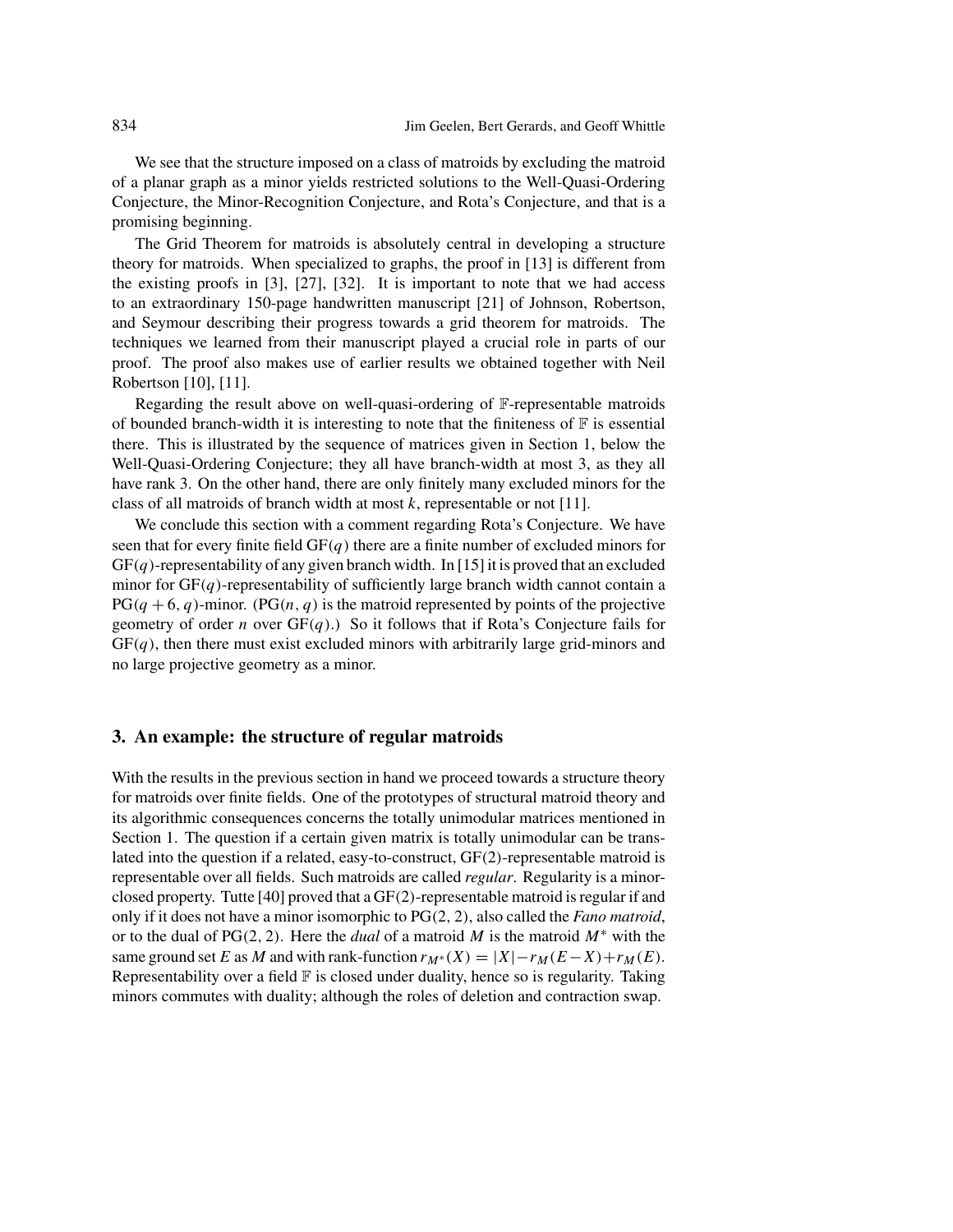Tutte's excluded minor characterization of regular matroids is one of the gems of matroid theory, but it does not tell how to decide if a given GF*(*2*)*-representable matroid is regular or not. That question was answered by a structural result, Seymour's Regular Matroid Decomposition Theorem [36]: *A matroid over* GF*(*2*) is regular if and only if it is the* 1*-,* 2*- or* 3*-sum of graphic matroids, duals of graphic matroids and copies of a particular* 10*-element matroid called R*10*.* Here a 1-, 2- or 3-sum of two (representable) matroids is carried out by embedding each of them in a distinct projective space and then combining these projective spaces by taking either their direct sum, in case of a 1-sum, or identifying single points or lines, in case of a 2-sum or a 3-sum. These "meeting" points or lines should be in both matroids and may or may not be deleted from the matroid after the composition. The sums as well as the reversed "decomposition" operations preserve regularity.

So Seymour's result gives a structural description of the class of regular matroids. Their "global structure" is that they are composed from smaller pieces along loworder separations. The pieces sit together in a tree-like fashion. The description of these pieces provides the "local structure": each piece is either a graphic matroid, the dual of a graphic matroid or isomorphic to  $R_{10}$ . This combination of global and local structure is typical for all structural results in this paper.

Seymour's structural characterization of regular matroids is constructive, it can be used to design an algorithm for testing regularity in polynomial time. This goes as follows. First decide if the matroid is a 1-, 2- or 3-sum of smaller matroids. This can be done in polynomial time, as gluing two matrices together leaves a separation of order at most 3 in the composed matroid and Cunningham and Edmonds [2] observed that detecting these is a matroid intersection problem, which is solvable in polynomial time (Edmonds [7]). When the matroid is fully decomposed into "4-connected pieces", each piece is tested for being isomorphic to  $R_{10}$ , which is trivial, or being a graphic matroid or the dual of a graphic matroid, which can be done by Tutte's polynomialtime algorithm for testing graphicness [41]. If all pieces pass the test, the original matroid is regular, otherwise it is not.

By the relation between regularity and total unimodularity this yields an algorithm for testing if a real matrix is totally unimodular or not (see Schrijver [35, Chapter 20] for a description of this algorithm in terms of the matrices). This is the only known polynomial-time algorithm for testing totally unimodularity. Thus the structure of matroids is crucial for the algorithmic aspects of this central property in operations research and combinatorial optimization. Actually matroids in general do play a major role in the theory of combinatorial optimization, see Schrijver [34]. A book on matroid decomposition is Truemper [39], it mainly concerns regular matroid decomposition and related topics.

With Seymour's regular matroid decomposition in mind we next discuss what we expect to be the structure of minor-closed classes of matroids that are representable over a finite field. It should be noted that the results will not be as "tight" as in Seymour's decomposition theorem. Seymour provided a constructive description of all binary matroids that contain neither the Fano matroid nor its dual as a minor. More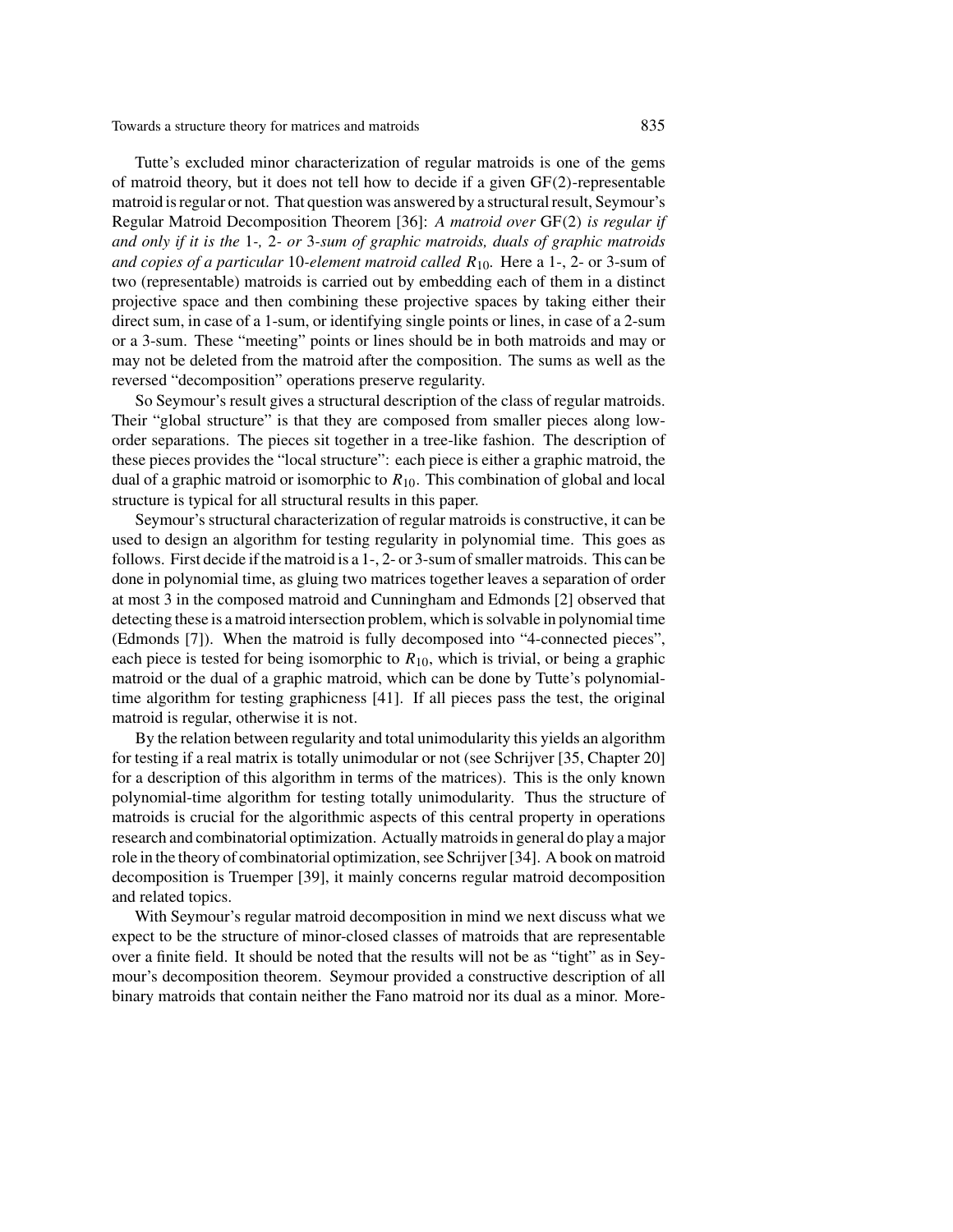over, none of the matroids obtained via that construction contain the Fano matroid or its dual. In contrast, the Grid Theorem for graphs provides a construction for the graphs that do not contain a given planar graph *H* as a minor, but some graphs obtained via the construction may contain  $H$  as a minor. The construction is, however, sufficiently restrictive that it does not build all planar graphs. For algorithmic and well-quasi-ordering purposes, this is good enough.

#### **4. Global structure and local structure**

In Section 2 we discussed the structure of classes of matroids over finite fields that do not have a minor isomorphic to the cycle matroid of a particular planar graph: they can be decomposed into small pieces along low-order separations; they have low branch-width. So explorations beyond that concern matroids with high branch-width. The existence of large grid-minors in such matroids is useful in investigating their structure, but a matroid may have several high branch-width parts that are separated by low-order separations and we have to describe the structure of these parts separately. To get a handle on these parts, Robertson and Seymour [28] introduce tangles. A tangle really just indicates for each low-order separation on which side a particular high branch-width part lies. Formally, a *tangle of order t* assigns to each separation *(X, Y )* of order less than *t* one of *X* and *Y* as the *small side of (X, Y )* and the other side as the *big side of*  $(X, Y)$ . It is required that no three small sides of the tangle cover the ground set of the matroid and that no singletons are big. It turns out that the maximum order of a tangle in a matroid is the branch-width of the matroid; for graphs this was shown by Robertson and Seymour [28] and for matroids by Dhamatilike [5] (although this result was implicit in [28]).

Combining this with the Grid Theorem, we see that grid-minors yield tangles. Indeed, if  $F \subseteq M$  is the set of elements of an *n* by *n* grid-minor of *M*, then *F* partitions naturally in the "horizontal" and "vertical" *lines* of the grid. If we consider for each separation  $(X, Y)$  of order less than *n* the side that contains a line in F as big, then that yields a tangle of order *n*. It was shown in [16] that for any finite field  $\mathbb{F}$  and any *n* there exists an integer *t* such that in any F-representable matroid any tangle of order *t* controls an *n* by *n* grid-minor. This generalizes a result from [32] for graphs. Here a tangle *controls* a minor *N* of *M* if no small side of a separation of order less than the rank of *N* contains all elements of *N*.

So tangles "locate" highly connected areas of the matroid. If all small sides of one tangle are small in some other tangle, then they both seem to refer to the same highly connected part but the latter tangle does that more accurately. Therefore we are mainly interested in the *maximal* tangles, those for which the collection of small sets is inclusion-wise maximal. It turns out that matroids, like graphs [28], can be viewed as consisting of their maximal tangles put together in a tree-shaped structure, see [16] for details. This provides a global picture of a matroid. To complete that picture we have to describe the individual tangles, the local structure.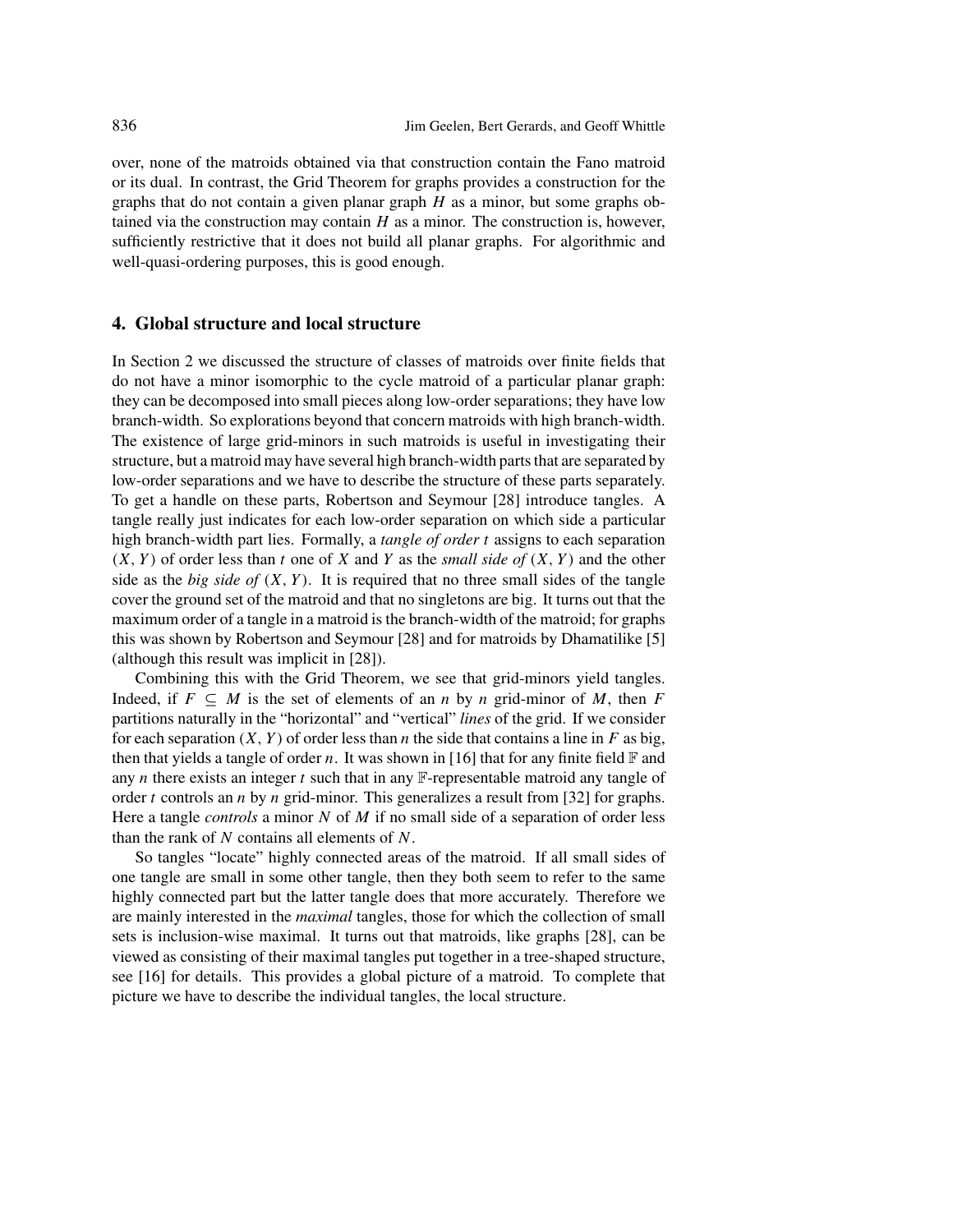To explain what we mean with that, we first explain what it means to reduce a set *S* in an  $\mathbb{F}$ -represented matroid *M*. Consider *M* as a collection *E* of points in a projective geometry. Let *X* be the span of  $E - S$  in that projective geometry. For each  $S' \subseteq S$  whose span meets *X* in a single point, we call that point  $x_{S'}$ . Let *Y* be the set of all points  $x_{S'}$  for all such sets  $S'$ . Replacing *M* by the matroid represented by the union of *Y* and  $E - S$  is called *reducing S*. (For graphs, this more or less means to remove the edges in *S* and to add an edge between any pair of vertices that both lie in *S* and in the complement of *S*.)

Let C be a class of matroids. A tangle has *local structure in* C if there exist separations  $(S_1, B_1), \ldots, (S_k, B_k)$  in *M* with disjoint small sides  $S_1, \ldots, S_k$  such that the matroid obtained from *M* by reducing each of  $S_1, \ldots, S_k$  is in C. To describe the full structure we only need to characterize the minor-closed classes C that provide the local structure of tangles in matroids over the finite field that do not contain a particular minor.

#### **5. The local structure of graph tangles**

The Graph Minor Structure Theorem says that for any *n* there exists a surface  $\Sigma$  and integers  $m, d, k$  such that the tangles of a graph with no minor isomorphic to  $K_n$  have local structure in the class of graphs that lie on a surface  $\Sigma$  with *m* vortices of depth at most *d* and *k* extra vertices. We explain what this means.

A *vortex with connectors*  $v_1, \ldots, v_p$  is a graph *H* that is the union of graphs  $H_1, \ldots, H_p$  such that  $v_i$  is a vertex in  $H_i$  for each  $i = 1, \ldots, p$  and such that if a vertex *v* of *H* occurs in  $H_i$  and  $H_j$  for some *i*,  $j = 1, \ldots, p$  then *v* either occurs in all of  $H_{i+1}, \ldots, H_{i-1}$  or in all of  $H_{i+1}, \ldots, H_{i-1}$  (indices modulo *n*). The maximum size of the subgraphs  $H_1, H_2, \ldots, H_p$  is the *depth* of the vortex.

A graph is *on a surface*  $\Sigma$  *with m vortices of depth at most d* if it can be constructed as follows: take a graph drawn on  $\Sigma$ , select *m* faces and add to each of these faces a vortex of depth *d* to *G* that meets *G* and the other added vortices only in its connectors  $v_1, \ldots, v_n$  which lie in that order around the boundary of the face. If we additionally add *k* new vertices and new edges from these vertices to each other and to the rest of the graph, we obtain *a graph that lies on a surface*  $\Sigma$  *with m vortices of depth at most d and k extra vertices*.

#### **6. The local structure of matroid tangles**

What are the minor-closed classes needed to describe the local structure of matroids that are representable over a finite field? One natural minor-closed class is the class of graphic matroids. Also, if  $\mathbb{F}'$  is a subfield of  $\mathbb{F}$ , then the class of  $\mathbb{F}'$ -representable matroids is a minor-closed class of F-representable matroids. There is another natural class, of Dowling matroids. They are like graphs and originally introduced by Dowling [6] and studied in greater depth by Zaslavsky [44], [45].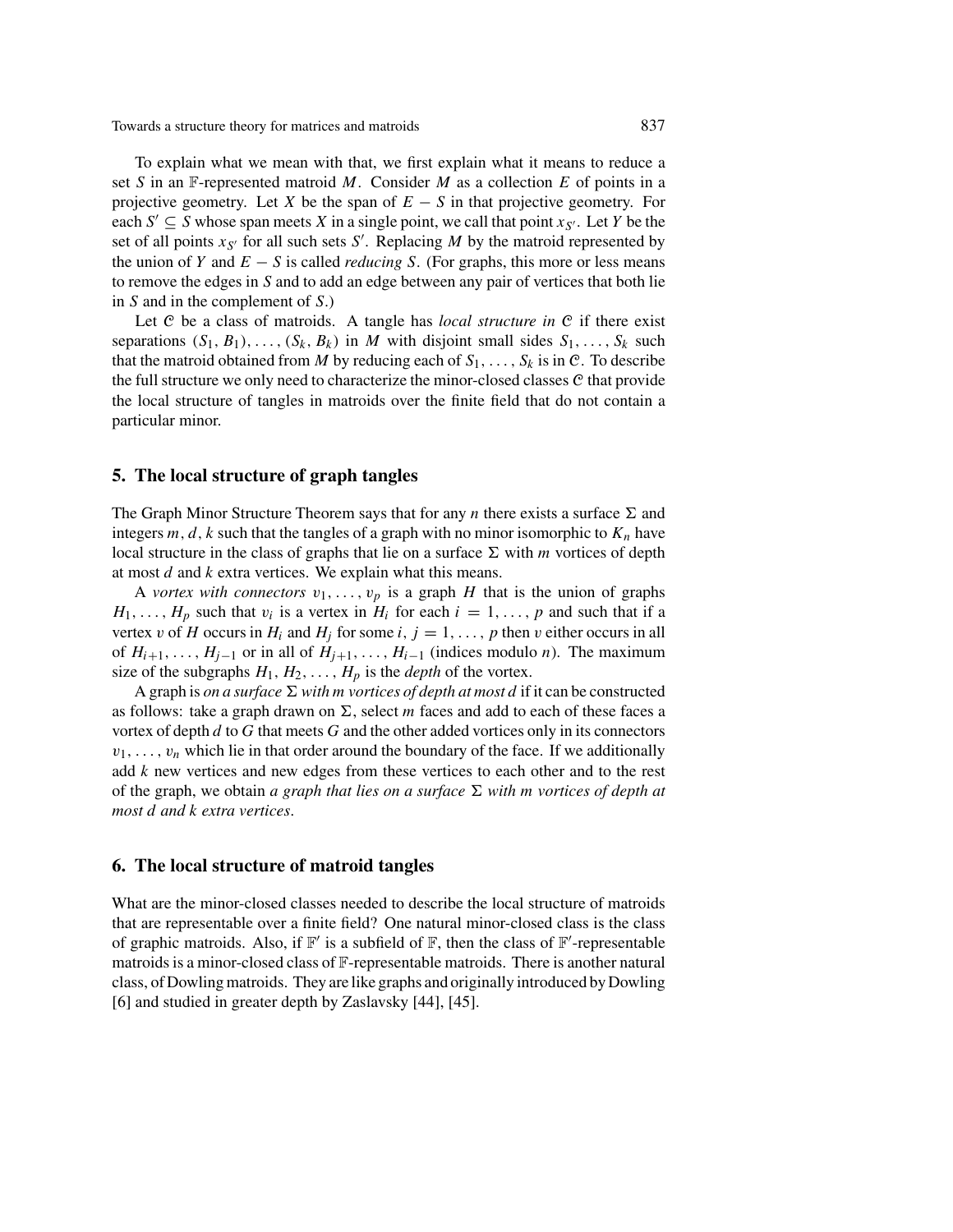A *Dowling matroid* is a matroid that can be represented over a field F by a matrix with the property that every column has at most two non-zero elements. We call such matrix a *Dowling representation* of the matroid. If the ratio between the nonzero elements in each column of a Dowling representation is in a subgroup  $\Gamma$  of the multiplicative group of  $\mathbb{F}$ , we call the matroid *a Dowling matroid over*  $\Gamma$ . One can naturally associate a graph *G(A)* with a Dowling representation *A*. Each row of *A* is a vertex of  $G(A)$  and each column of A with two non-zeroes yields an edge in  $G(A)$ connecting the vertices corresponding to the rows that have the non-zeroes in that column. Thus we get for each surface and each subgroup of the multiplicative group of  $\mathbb F$  the class of  $\mathbb F$ -representable Dowling matroids that have Dowling representations over the subgroup and whose associated graphs embed on the surface. Obviously such a class is minor-closed.

In fact, we can extend such minor-closed class by allowing a bounded number of "vortices" of bounded depth, these are obtained by adding matroid elements into bounded-rank subspaces arranged in a cyclic manner around a face in the embedding, similar to vortices in graphs.

Finally we can extend a minor-closed class  $C$  of matroids by considering for some integer *k* the class of all rank-*l* perturbations of the members of C with  $l \leq k$ . Here an F-representable matroid *M* is a *rank-l perturbation* of an F-representable matroid *N* if *M* and *N* have representations *A* and *B*, respectively, with the linear rank of  $A - B$ equal to *l*.

Splitting a vertex in a graph amounts to a rank-1 perturbation of its cycle matroid. So adding *k* vertices to a graph amounts to adding a single vertex followed by a rank- $(k - 1)$  perturbation of the cycle matroid. Adding a single vertex to a graph G does in general not correspond to a low-rank perturbation. However, fortunately, the cycle matroid of the resulting graph has a Dowling representation *A* with  $G(A) = G$ . Hence the Graph Minors Structure Theorem is captured by the matroid classes given above.

Now we state our main results and conjectures on the structure of minor-closed classes over a finite field GF(q), where  $q = p^k$  for some fixed prime p and some fixed integer *k*. We distinguish between three types of minor-classes. The first type are the classes that do not contain the cycle matroid of large complete graphs nor their duals. The second type are the classes that do not contain large projective geometries over the prime field  $GF(p)$  of  $GF(q)$ . The third type are the classes that do not contain large projective geometries over  $GF(q)$ . In each of the cases,  $\mathcal T$  is a tangle in a GF*(q)*-representable matroid.

Below *n* is a fixed integer and each of the qualitative bounds "low", "bounded", or "sufficiently large" indicates a bound only depending on *q* and *n*, so not on the particular tangles or matroids.

**Excluding**  $M(K_n)$  and  $M(K_n)^*$ . We believe that we have proved that if  $\mathcal{T}$  has sufficiently large order and does not control a minor isomorphic to  $M(K_n)$  or to  $M(K_n)^*$ , then  $\mathcal T$  has local structure in the class of low-rank perturbations of GF(q)-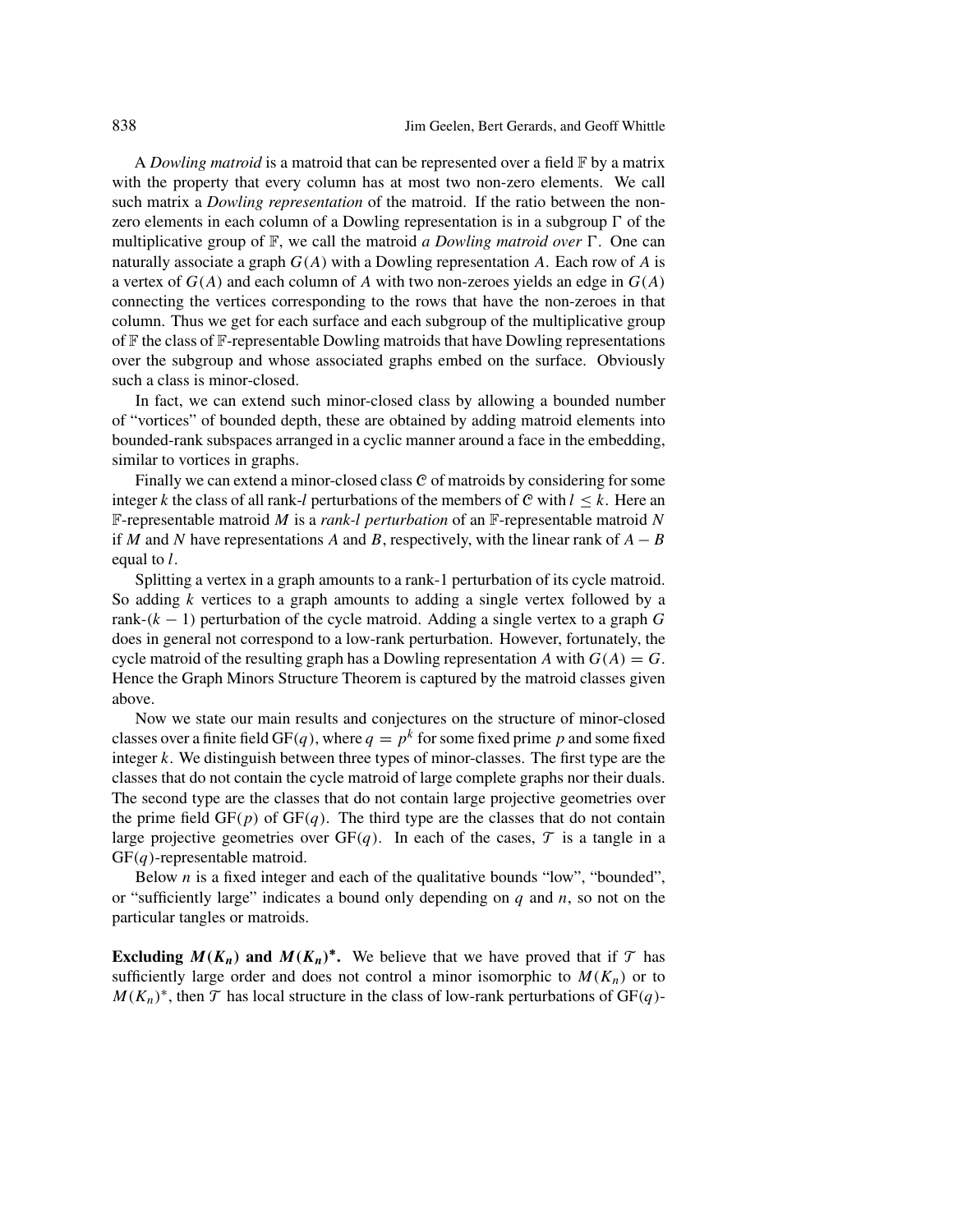representable matroids that can be obtained by adding a bounded number of vortices of bounded depth to a Dowling matroid whose associated graph is embedded in a surface of low genus, or of the duals of such matroids. This implies the Graph Minors Structure Theorem.

With this result and duality, we can now restrict our attention to tangles that control the cycle matroid of a large complete graph.

**Excluding PG**( $n$ ,  $p$ ). We conjecture that if  $T$  controls a minor isomorphic to  $M(K_m)$ for a sufficiently large integer  $m$  but  $T$  does not control a minor isomorphic to  $PG(n, p)$ , then  $\mathcal T$  has local structure in the class of low-rank perturbations of  $GF(q)$ representable Dowling matroids.

Roughly speaking the conjectures above state that if *M* is a GF*(q)*-representable matroid with no minor isomorphic to  $PG(n, p)$ , then *M* admits a tree-like decomposition such that each part is either essentially a Dowling matroid or is essentially the dual of a Dowling matroid. For a field of prime order this would give the required constructive structural characterization of the minor-closed proper subclasses of matroids representable over the field.

It is interesting to note here that a slight extension of Seymour's regular matroid decomposition says that if a GF*(*2*)*-representable matroid has no minor isomorphic to PG*(*2*,* 2*)* then it can be constructed from graphic matroids, their duals, and copies of  $R_{10}$  and copies of the dual of  $PG(2, 2)$ , by 1-, 2- and 3-sums [36]. As graphic matroids are GF(2)-representable Dowling matroids and as  $R_{10}$  and the dual of PG(2, 2) are low-rank perturbations of a trivial matroid, this result of Seymour's implies the conjecture above for case that  $q = 2$  and  $n = 2$ .

**Excluding PG** $(n, q)$ . For the case that q is not prime, we conjecture that if  $T$  controls a minor isomorphic to  $PG(m, p)$  for a sufficiently large integer *m* but  $T$  does not control a minor isomorphic to  $PG(n, q)$ , then  $\mathcal T$  has local structure in the class of GF*(q)*-representable low-rank perturbations of matroids that are representable over a proper subfield of GF*(q)*.

Finally we can summarize all of the above into a single conjecture. For any minorclosed proper subclass M of  $GF(q)$ -representable matroids, each matroid in M admits a tree-like decomposition such that each part is either essentially a Dowling matroid, or is essentially the dual of a Dowling matroid, or is essentially represented over a proper subfield of GF*(q)*.

#### **References**

- [1] Bixby, R. E., On Reid's characterization of the ternary matroids. *J. Combin. Theory Ser. B* **26** (1979), 174–204.
- [2] Cunningham, W. H., and Edmonds, J., A combinatorial decomposition theory. *Canad. J. Math.* **32** (1980), 734–765.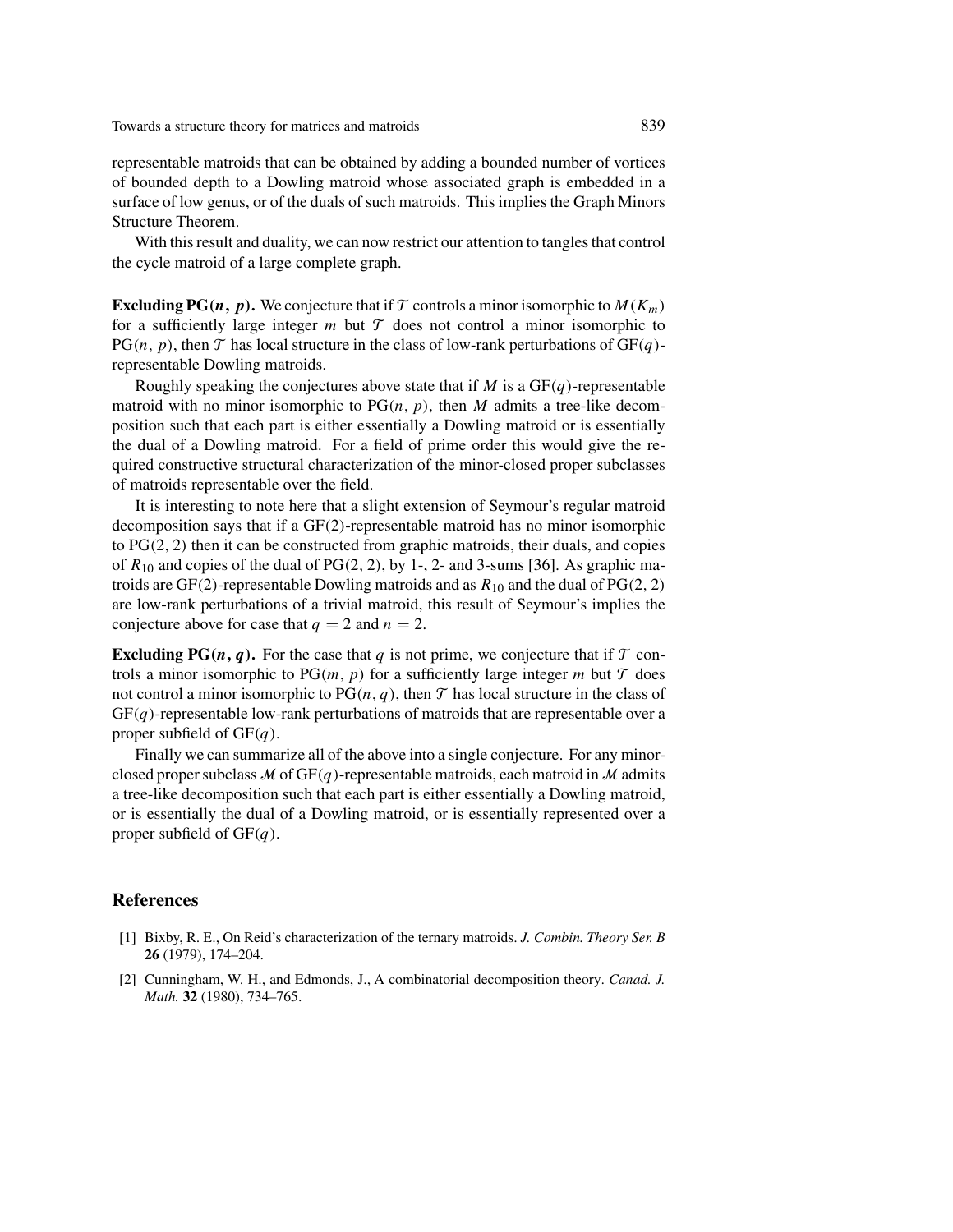- [3] Diestel, Reinhard, Gorbunov, KonstantinYu., Jensen, Tommy R., and Thomassen, Carsten, Highly connected sets and the excluded grid theorem. *J. Combin. Theory Ser. B* **99** (1999), 61–73.
- [4] Dirac, G. A., A property in 4-chromatic graphs and some remarks on critical graphs. *J. London Math. Soc.* **27** (1952), 85–92.
- [5] Dharmatilake, J.,A min-max theorem using matroid separations. In *Matroid Theory* (Seattle WA 1995), Contemp. Math. 197, Amer. Math. Soc., Providence, RI, 1996, 333–342.
- [6] Dowling, T., A class of geometric lattices based on finite groups. *J. Combin. Theory Ser. B* **14** (1973), 61–86.
- [7] Edmonds, J., Submodular functions, matroids, and certain polyhedra. In *Combinatorial Structures and Their Applications*(Proceedings Calgary International Conference on Combinatorial Structures and Their Applications, Calgary, Alberta, 1969), ed. by R. Guy, H. Hanani, N. Sauer, and J. Schőnheim, Gordon and Breach, New York 1970, 69–87.
- [8] Garey, M. R., and Johnson, D. S., *Computers and intractability: A guide to the theory of NP-completeness*, Freeman, San Fransisco, 1979.
- [9] Geelen, J. F., Gerards, A. M. H., and Kapoor, A., The excluded minors for GF*(*4*)* representable matroids. *J. Combin. Theory Ser. B* **79** (2000), 247–299.
- [10] Geelen, J. F., Gerards, A. M. H., Robertson, N., and Whittle, G. P., Obstructions to branchdecomposition of matroids. Research Report 03-2, School of Mathematical and Computing Sciences, Victoria University of Wellington, 2004.
- [11] Geelen, J. F., Gerards, A. M. H., Robertson, N., and Whittle, G. P., On the excluded minors for the matroids of branch-width *k*. *J. Combin. Theory Ser. B* **88** (2003), 261–265.
- [12] Geelen, James F., Gerards, A. M. H., and Whittle, Geoff, Branch width and well-quasiordering in matroids and graphs. *J. Combin. Theory Ser. B* **84** (2002), 270–290.
- [13] Geelen, Jim, Gerards, Bert, and Whittle, Geoff, Excluding a planar graph from GF*(q)* representable matroids. Research Report 03-4, School of Mathematical and Computing Sciences, Victoria University of Wellington, 2003.
- [14] Geelen, Jim, Gerards, Bert, and Whittle, Geoff, Inequivalent representations of matroids I: An overview. In preparation, 2005.
- [15] Geelen, Jim, Gerards, Bert, and Whittle, Geoff, Inequivalent representations of matroids II: *k*-coherent matroids. In preparation, 2004.
- [16] Geelen, Jim, Gerards, Bert, and Whittle, Geoff, Tangles, tree-decompositions, and grids in matroids. Research Report 04-5, School of Mathematical and Computing Sciences, Victoria University of Wellington, 2004.
- [17] Geelen, J., and Whittle, G., Branch width and Rota's conjecture. *J. Combin. Theory Ser. B* **86** (2002), 215–330.
- [18] Hliněný, P., Branch-width, parse trees, and monadic second-order logic for matroids. Preprint, 2002.
- [19] Hliněný, P., and Whittle, G., Matroid tree width. *European J. Combin.*, to appear.
- [20] Hoffman, A. J., and Kruskal, J. B., Integral boundary points of convex polyhedra. In *Linear Inequalities and Related Systems* (ed. by H. W. Kuhn and A. W. Tucker), Ann. of Math. Stud. 38, Princeton University Press, Princeton, N.J., 1956, 223–246.
- [21] Johnson, Thor, Roberston, Neil, and Seymour, P. D., Connectivity in binary matroids. Manuscript.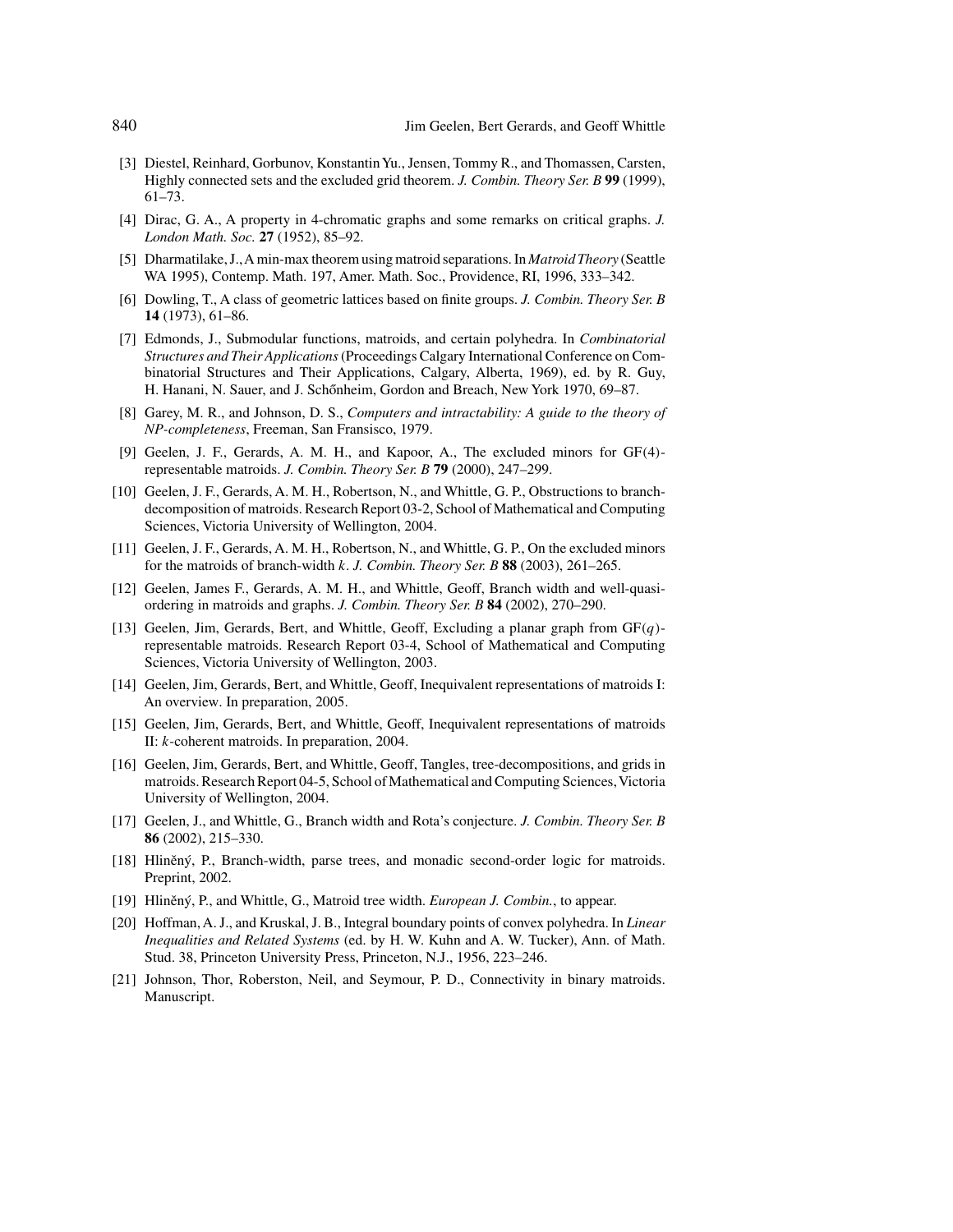- [22] Kuratowski, C., Sur le problème des courbes gauches en topologie. *Fund. Math.* **15** (1930), 271–283.
- [23] Lazarson, T., The representation problem for independence functions. *J. London Math. Soc.* **33** (1958), 21–25.
- [24] Menger, K., Zur allgemeinen Kurventheorie. *Fund. Math.* **10** (1927), 96–115.
- [25] Oxley, J. G., *Matroid theory*. Oxford University Press, New York, 1992.
- [26] Robertson, Neil, and Seymour, P. D., Graph Minors. IV. Tree-width and well-quasiordering. *J. Combin. Theory Ser. B* **48** (1990), 227–254.
- [27] Robertson, Neil, and Seymour, P. D., Graph Minors.V. Excluding a planar graph. *J. Combin. Theory Ser. B* **41** (1986), 92–114.
- [28] Robertson, Neil, and Seymour, P. D., Graph Minors. X. Obstructions to tree-decomposition. *J. Combin. Theory Ser. B* **52** (1991), 153–190.
- [29] Robertson, Neil, and Seymour, P. D., Graph Minors. XIII. The disjoint paths problem. *J. Combin. Theory Ser. B* **63** (1995), 65–110.
- [30] Robertson, Neil, and Seymour, P. D., Graph Minors. XVI. Excluding a non-planar graph. *J. Combin. Theory Ser. B* **89** (2003), 43–76.
- [31] Robertson, Neil, and Seymour, P. D., Graph Minors. XX. Wagner's conjecture. *J. Combin. Theory Ser. B* **92** (2004), 325–357.
- [32] Robertson, Neil, Seymour, Paul, and Thomas, Robin, Quickly excluding a planar graph. *J. Combin. Theory Ser. B* **62** (1994), 323–348.
- [33] Rota, G.-C., Combinatorial theory, old and new. In *Actes du Congrès International de Mathématiciens* (Nice, 1970), vol. 3, Gauthier-Villars, Paris 1970, 229–233.
- [34] Schrijver, A., *Combinatorial optimization polyhedra and efficiency*. Vol. A, Algorithms Combin. 24, Springer-Verlag, Berlin 2003.
- [35] Schrijver, A., *Theory of linear and integer programming*. John Wiley and Sons, Chichester 1986.
- [36] Seymour, P. D., Decomposition of regular matroids. *J. Combin. Theory Ser. B* **28** (1980), 305–359.
- [37] Seymour, P. D., Matroid representation over GF*(*3*)*. *J. Combin. Theory Ser. B* **26** (1979), 159–173.
- [38] Seymour, P. D., Recognizing graphic matroids. *Combinatorica* **1** (1981), 75–78.
- [39] Truemper, K., *Matroid decomposition*. Academic Press, San Diego, 1992.
- [40] Tutte, W. T., A homotopy theorem for matroids I, II. *Trans. Amer. Math. Soc.* **88** (1958), 144–174.
- [41] Tutte, W. T., An algorithm for determining whether a given binary matroid is graphic. *Proc. Amer. Math. Soc.* **11** (1960), 905–917.
- [42] Tutte, W. T., Menger's theorem for matroids. *J. Res. Nat. Bur. Standards Sect. B.* **69B** (1965), 49–53.
- [43] Welsh, D. J. A., *Matroid theory*, Academic Press, London, 1976.
- [44] T. Zaslavsky, A mathematical bibliography of signed and gain graphs and allied areas. Manuscript prepared with Marge Pratt, *Electron. J. Combin.* **5** (1999), Dynamic Surveys 8, 124 pp.